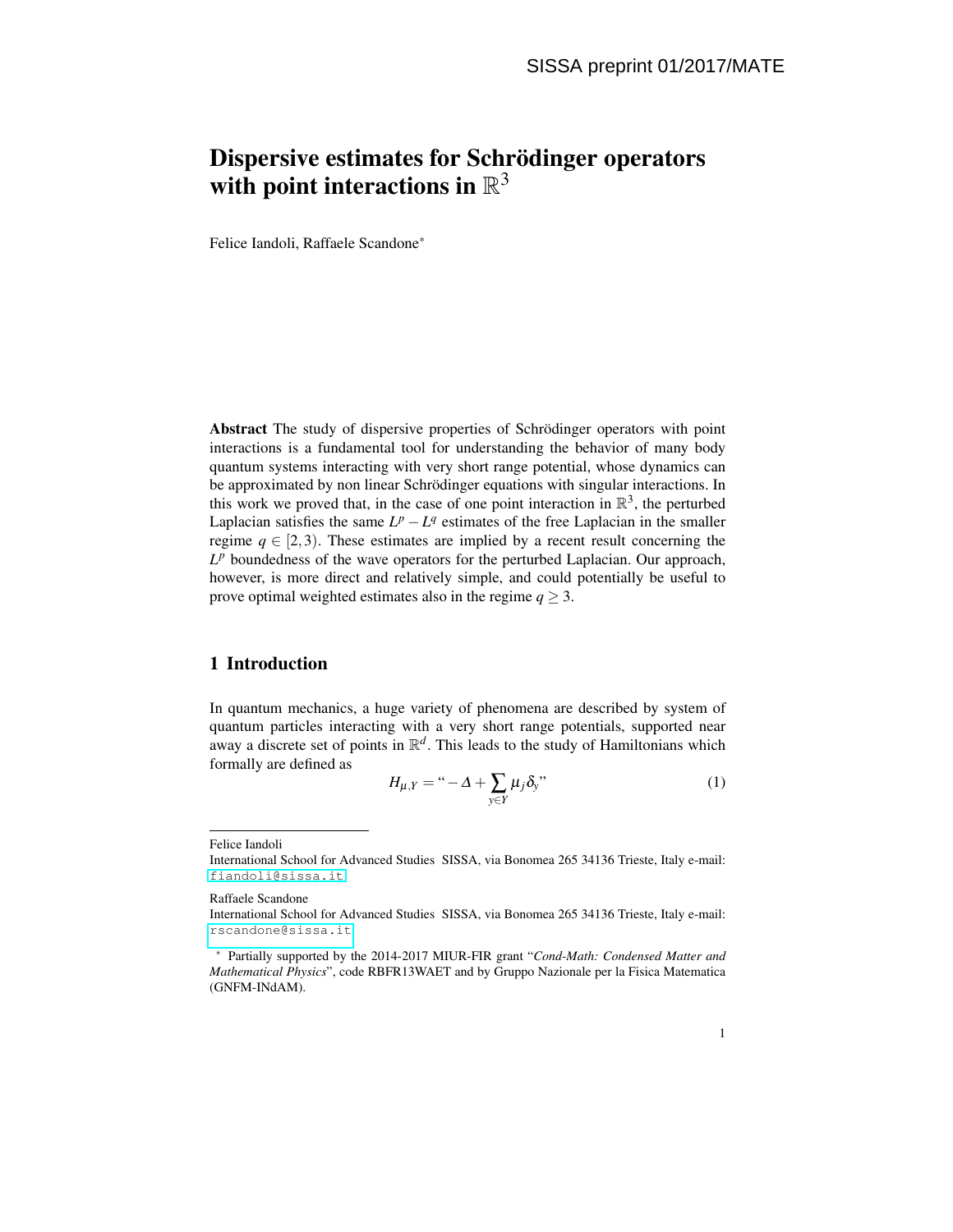where  $-\Delta$  is the free Laplacian on  $\mathbb{R}^d$ ,  $Y := \{y_1, y_2, \ldots\}$  is a countable discrete subset of  $\mathbb{R}^d$  and  $\mu_{y_j}$  are real coupling constants. Thus *H* describes the motion of a quantum particle interacting with a "contact potentials", created by point sources of strength  $\mu_{y_j}$  centered at  $y_j$ . The first appearance of such Hamiltonians dates back to the celebrated paper of Kronig and Penney [\[14\]](#page-11-0), where they consider the case  $d = 1$ ,  $Y = \mathbb{Z}$  and  $\mu$ <sub>*y*</sub> independent on *y* as a model of a nonrelativistic electron moving in a fixed crystal lattice. The mathematical rigorous study of  $H_{\mu,Y}$  was initiated by Albeverio, Fenstad and Høegh-Khron [\[2\]](#page-10-0), and subsequently continued by other authors (see for instance [\[21\]](#page-11-1), [\[11\]](#page-10-1), [\[12\]](#page-11-2), [\[7\]](#page-10-2)). In this work we focus on the case of finitely many point interactions on  $\mathbb{R}^3$ . The rigorous definition of  $H_{\mu,Y}$  is based on the theory of self adjoint extension of symmetric operators (see [\[3\]](#page-10-3) for a complete and detailed discussion): one starts with

$$
\tilde{H}_Y := -\Delta |\mathscr{C}_0^{\infty}(\mathbb{R}^3 \setminus \{Y\}),\tag{2}
$$

which is a densely defined, non-negative, symmetric operator on  $L^2(\mathbb{R}^3)$ , with deficiency indices  $(N, N)$ , and hence it admits a  $N^2$ -parameter family of self adjoint extension. Among these, we find the important subfamily of the so called local extension, characterized by the following proposition (see [\[3\]](#page-10-3), [\[8\]](#page-10-4)):

**Proposition 1.** *Fix*  $Y := (y_1, \ldots, y_N) \subset \mathbb{R}^3$  *and*  $\alpha := (\alpha_1, \alpha_2, \ldots, \alpha_N) \in (-\infty, +\infty]^N$ . *Given*  $z \in \mathbb{C}$ *, define* 

$$
G_z(x) := \frac{e^{iz|x|}}{4\pi|x|}, \qquad \tilde{G}_z(x) := \begin{cases} \frac{e^{iz|x|}}{4\pi|x|} & x \neq 0\\ 0 & x = 0 \end{cases}
$$
(3)

*and the N* ×*N matrix*

$$
\left[\Gamma_{\alpha,Y}(z)\right]_{(j,l)} := \left[\left(\alpha_j - \frac{iz}{4\pi}\right)\delta_{j,l} - \tilde{G}_z(y_j - y_l)\right]_{(j,l)}
$$
(4)

*The meromorphic function*  $z \mapsto [\Gamma_{\alpha,Y}(z)]^{-1}$  *has at most N poles in the upper half space* C <sup>+</sup>*, which are all located along the positive imaginary semi-axis. We denote by*  $\mathscr E$  *the set of such poles. There exists a self adjoint extension*  $H_{\alpha, Y}$  *of*  $\tilde{H}_Y$  *with the following properties:*

• *Given*  $z \in \mathbb{C}^+\backslash \{\mathscr{E}\}\$ , the domain of  $H_{\alpha,Y}$  can be written as:

<span id="page-1-0"></span>
$$
\mathscr{D}(H_{\alpha,Y}) = \left\{ \psi := \phi_z + \sum_{j,l=1}^N (T_{\alpha,Y}(z)^{-1})_{j,l} \phi_z(j_l) G_z(\cdot - y_j), \phi_z \in H^2 \right\}.
$$
 (5)

*The decomposition is unique for a given z.*

• *With respect to the decomposition* [\(5\)](#page-1-0)*, the action of H*α,*<sup>Y</sup> is given by*

$$
(H_{\alpha,Y} - z^2)\psi := (-\Delta - z^2)\phi.
$$
 (6)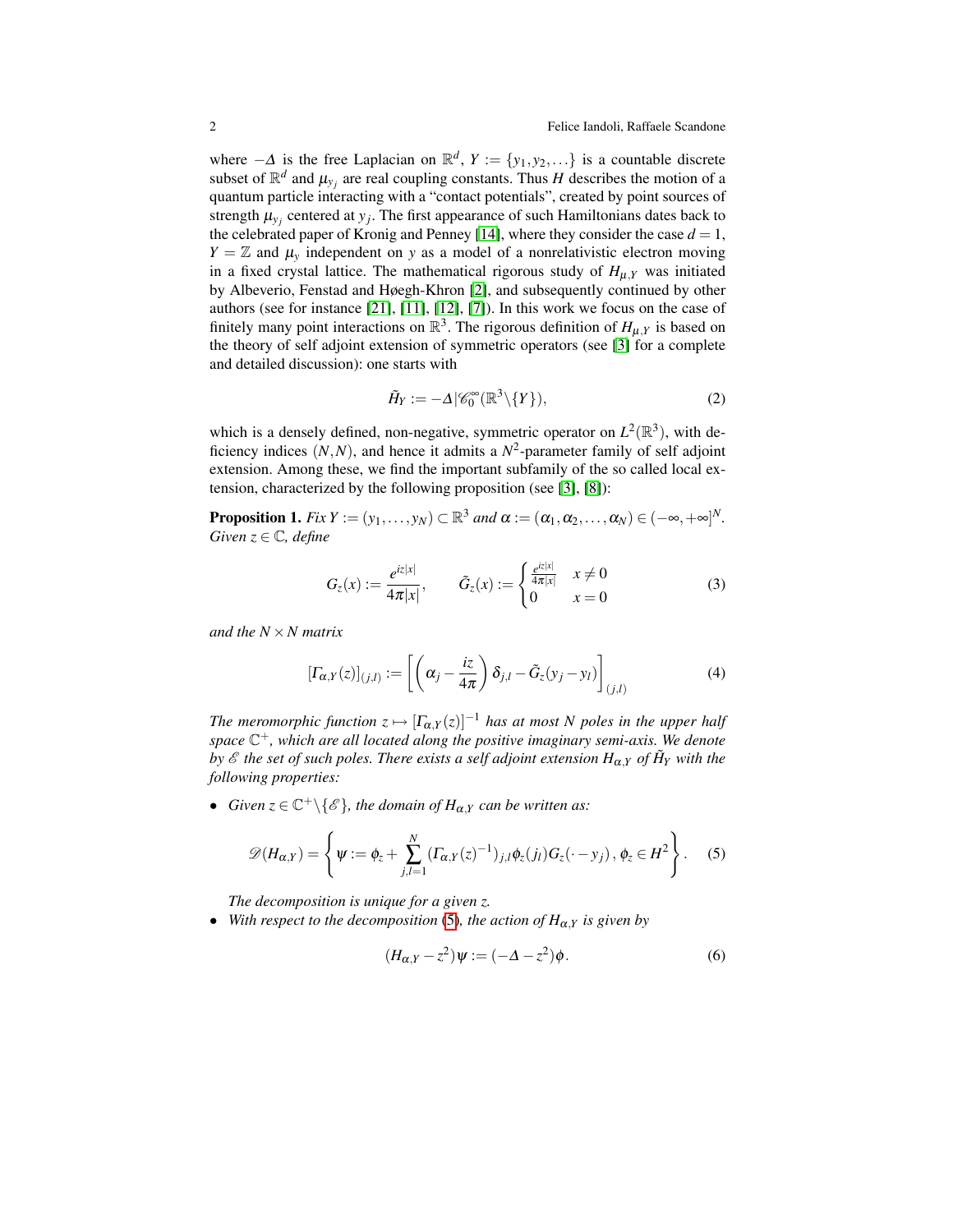*Remark 1.* The family of self adjoint operator  $H_{\alpha,Y}$  realizes in a rigorous way the heuristic definition given by expression [\(1\)](#page-0-0). It is worth noticing the different roles played by parameters: while  $\mu_i$  measures the strength of the point interactions at *y*<sub>*j*</sub>,  $\alpha$ <sub>*j*</sub> is related to the scattering length. Indeed, a generic function  $\psi \in \mathcal{D}(H_{\alpha,Y})$ ,  $\alpha \neq 0$ , satisfies the so called *Bethe-Peierls contact condition* 

$$
\Psi(x) \underset{x \to y_i}{\sim} \frac{1}{|x - y_j|} + 4\pi \alpha_j, \quad j = 1, \dots, N \tag{7}
$$

which is typical for the low-energy behavior of an eigenstate of the Schrödinger equation for a quantum particle subject to a very short range potentials, centered at *y<sub>j</sub>* and with *s*-wave scattering length  $-(4\pi\alpha)^{-1}$  (see the works of Bethe and Peierls [\[5\]](#page-10-5), [\[6\]](#page-10-6)). When  $\alpha_j = +\infty$ , no actual interactions take place at  $y_j$  (the s-wave has infinity scattering length); in particular when  $\alpha = +\infty$  we recover the Friedrichs extension of  $\tilde{H}_Y$ , namely the free Laplacian on  $L^2(\mathbb{R}^3)$ .

The spectral properties of  $H_{\alpha,Y}$  are well known and completely characterized; we encode them in the following proposition (see [\[3\]](#page-10-3), [\[8\]](#page-10-4)):

#### Proposition 2.

- *1. The spectrum*  $\sigma(H_{\alpha,Y})$  *of*  $H_{\alpha,Y}$  *consists of at most N negative eigenvalues and the absolutely continuous part*  $\sigma_{ac}(H_{\alpha,Y}) = [0, +\infty)$ *. Moreover, there exists a one to one correspondence between the poles i* $\lambda \in \mathscr{E}$  *and the negative eigenvalues*  $-\lambda^2$ *of H*α,*<sup>Y</sup> , counted with multiplicity.*
- *2. The resolvent of*  $H_{\alpha,Y}$  *is a rank N perturbation of the free resolvent, and it is given by:*

$$
(H_{\alpha,Y}-z^2)^{-1}-(H_0-z^2)^{-1} = \sum_{j,k=1}^N (\Gamma_{\alpha,Y}(z)^{-1})_{jk} G_z^{y_j} \otimes \overline{G_z^{y_k}}.
$$
 (8)

<span id="page-2-0"></span>We conclude this introduction by observing that  $H_{\alpha,Y}$  can be also realized as limit of scaled short range Schrödinger operator. Indeed we have the following Proposition (see [\[3\]](#page-10-3)):

**Proposition 3.** Fix  $\alpha \in (-\infty, +\infty]^N$  and  $Y = \{y_1, \ldots, y_N\} \subset \mathbb{R}^3$ . There exists real *valued potential V*1,...*V<sup>N</sup> of finite Rollnik norm, and real analytic functions* λ*<sup>j</sup>* :  $\mathbb{R} \to \mathbb{R}$ , with  $\lambda_i(0) = 1$ , such that the family of Schrödinger operators

$$
H_{\varepsilon} := -\Delta + \sum_{j=1}^{N} \frac{\lambda_j(\varepsilon)}{\varepsilon^2} V\left(\frac{x - y_j}{\varepsilon}\right)
$$
(9)

*converges in strong resolvent sense to H*α,*<sup>Y</sup> as* ε *goes to zero. Moreover:*

$$
\alpha_j \neq +\infty \text{ for some } j \iff -\Delta + V_j \text{ has a zero energy resonance.} \tag{10}
$$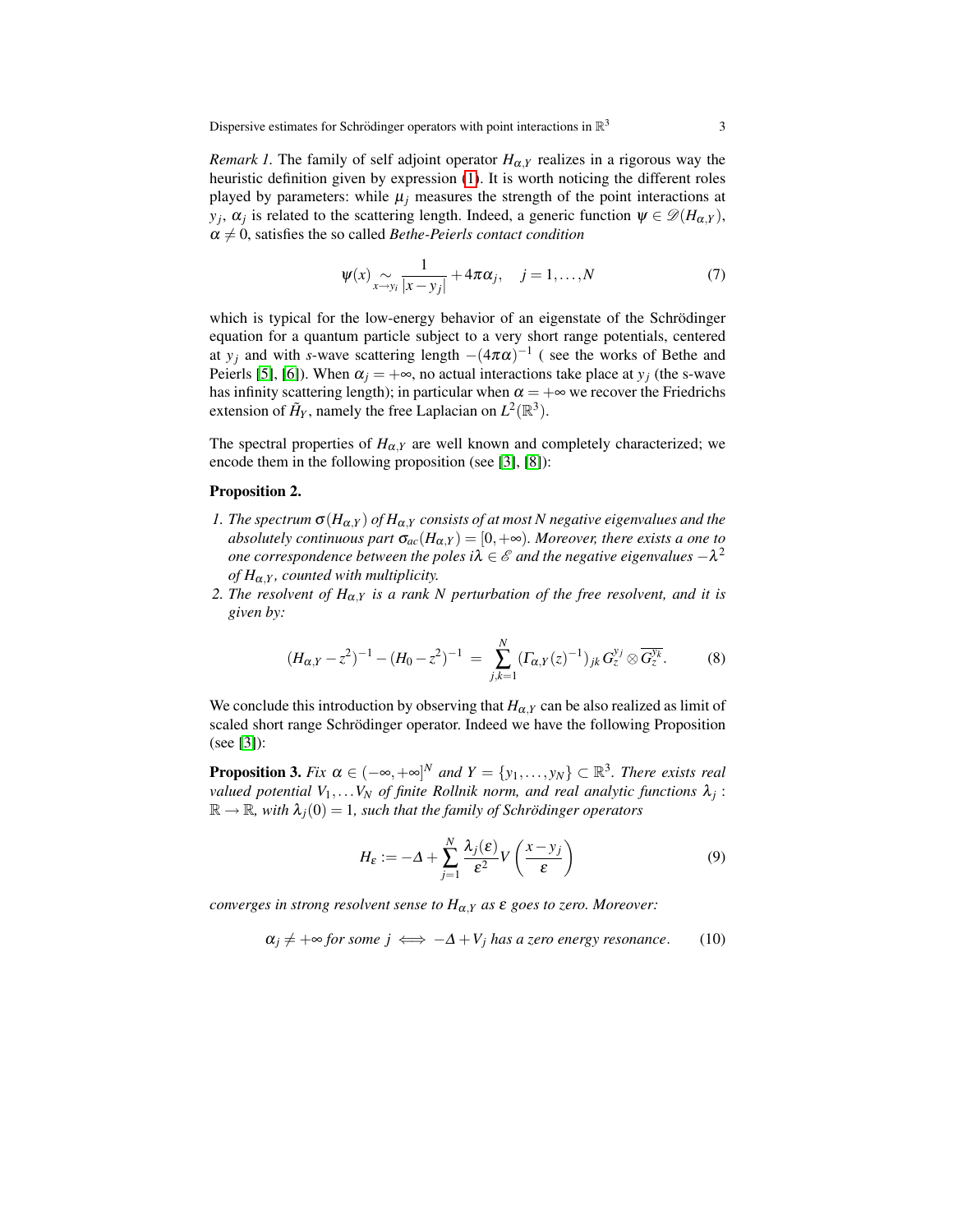*Remark 2.* Proposition [3](#page-2-0) makes more convincing the idea of considering the Hamiltonian  $H_{\alpha,Y}$  as an approximation of more realistic phenomena, governed by very short range interactions.

## 2 Dispersive properties of  $H_{\alpha,Y}$

<span id="page-3-3"></span>k*e*

Since  $H_{\alpha}$  is a self adjoint operator, it generates a unitary group of operators  $e^{itH_{\alpha,Y}}$ ; in particular the  $L^2$  norm is preserved by the evolution:

$$
|e^{itH_{\alpha,Y}}f||_{L^2(\mathbb{R}^3)} = ||f||_{L^2(\mathbb{R}^3)}.
$$
\n(11)

It is natural to investigate the dispersive properties of  $e^{itH_{\alpha,Y}}$ . The first work in this direction is by D'ancona, Pierfelice and Teta [\[9\]](#page-10-7), who proved weighted  $L^1 - L^{\infty}$ estimates

<span id="page-3-0"></span>
$$
\|w^{-1}e^{itH_{\alpha,Y}}P_{ac}f\|_{L^{\infty}(\mathbb{R}^3)} \lesssim t^{-\frac{3}{2}}\|wf\|_{L^{1}(\mathbb{R}^3)}
$$
(12)

where  $P_{ac}$  is the projection onto the absolutely continuous sprectrum of  $H_{\alpha,Y}$  and

<span id="page-3-1"></span>
$$
w(x) = \sum_{j=1}^{N} \left( 1 + \frac{1}{|x - y_j|} \right),
$$
 (13)

under the following assumption:

**Assumption 1** *The matrix*  $\Gamma_{\alpha,Y}(z)$  *is invertible for*  $z \geq 0$ *, with locally bounded inverse.*

It is worth noticing that the presence of a weight in [\(12\)](#page-3-0) is unavoidable, because of the singularities appearing in the domain of  $H_{\alpha}$ . In the case of one single point interaction, assumption [1](#page-3-1) is always satisfied except for  $\alpha = 0$ , in which case the perturbed Hamiltonian has a zero energy resonance. Nevertheless, exploiting the explicit formula for the propagator  $e^{itH}$  available in the case  $N = 1$  (see [\[18\]](#page-11-3) [\[1\]](#page-10-8)), also the case  $\alpha = 0$  was settle down in [\[9\]](#page-10-7), by showing weighted dispersive inequality with a slower decay in *t*, a typical phenomenon for Schrödinger operators with zero energy resonances:

<span id="page-3-2"></span>
$$
\|w^{-1}e^{itH_{0,y}}f\|_{L^{\infty}(\mathbb{R}^3)} \lesssim t^{-\frac{1}{2}}\|wf\|_{L^{1}(\mathbb{R}^3)}.
$$
 (14)

1

Observe now that, interpolating [\(12\)](#page-3-0) and [\(14\)](#page-3-2) with the trivial bound [\(11\)](#page-3-3), we get weighted dispersive inequlities in the full range  $q \in [2, +\infty]$ :

#### Proposition 4.

*1. Under assumption [1,](#page-3-1) the following estimates holds:*

<span id="page-3-4"></span>
$$
\|w^{-\left(1-\frac{2}{q}\right)}e^{itH_{\alpha,Y}}P_{ac}f\|_{L^{q}(\mathbb{R}^{3})} \lesssim t^{-\frac{3}{2}\left(\frac{1}{p}-\frac{1}{q}\right)}\|w^{\frac{2}{p}-1}f\|_{L^{p}(\mathbb{R}^{3})}
$$
(15)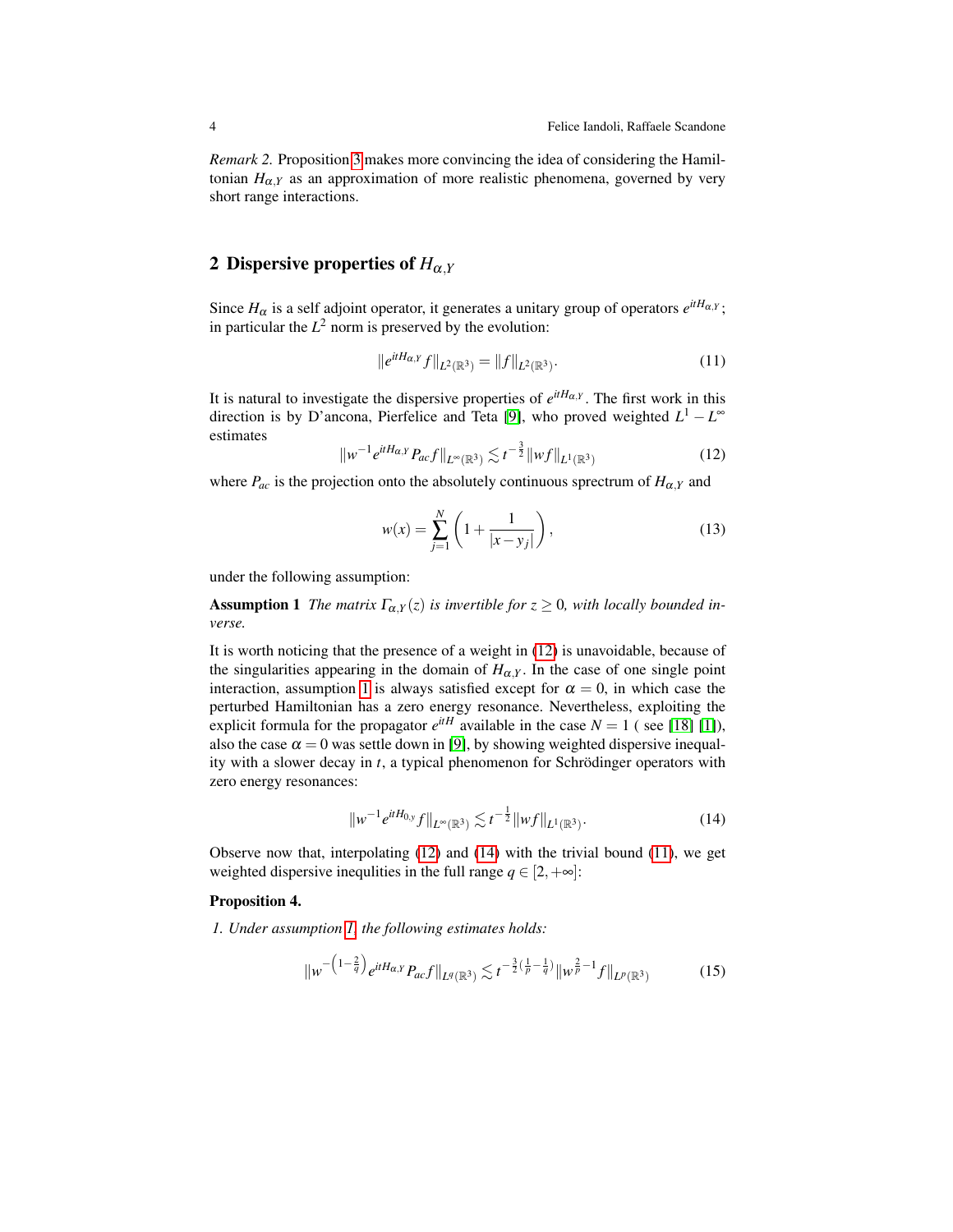Dispersive estimates for Schrödinger operators with point interactions in  $\mathbb{R}^3$ 

*where*  $q \in [2, +\infty]$  *and p is the dual exponent of q. 2. In the case*  $N = 1$ ,  $\alpha = 0$  *we have* 

<span id="page-4-0"></span>
$$
\|w^{-\left(1-\frac{2}{q}\right)}e^{itH_{0,y}}f\|_{L^{q}(\mathbb{R}^{3})} \lesssim t^{-\frac{1}{2}\left(\frac{1}{p}-\frac{1}{q}\right)}\|w^{\frac{2}{p}-1}f\|_{L^{p}(\mathbb{R}^{3})}
$$
(16)

*where*  $q \in [2, +\infty]$  *and p is the dual exponent of q.* 

However, since the singularities  $G_i(x - y_j)$  belong to  $L^q(\mathbb{R}^3)$  for  $q \in [2, 3)$ , one may hope, at least in principle, to prove an unweighted version of [\(15\)](#page-3-4) and [\(16\)](#page-4-0). This is true indeed, and it is a consequence of a recent result [\[8\]](#page-10-4):

Theorem 1. *For any Y and* α*, the wave operators*

<span id="page-4-1"></span>
$$
W_{\alpha,Y}^{\pm} = s - \lim_{t \to +\infty} e^{itH_{\alpha,Y}} e^{it\Delta} \tag{17}
$$

*for the pair*  $(H_{\alpha, Y}, -\Delta)$  *exists and are complete on*  $L^2(\mathbb{R}^3)$ *, and they are bounded on*  $L^q(\mathbb{R}^3)$  *for*  $1 < q < 3$ *.* 

*Remark 3.* The restriction  $1 < q < 3$  already emerges at level of approximating Schrödinger operators. Indeed, if  $H = -\Delta + V$  has a zero energy resonance (which by Proposition [3](#page-2-0) is a necessary condition for  $H_{\varepsilon}$  to converges to *H*), then the wave operators

$$
W_V^{\pm} := s - \lim_{t \to +\infty} e^{it(-\Delta + V)} e^{it\Delta} \tag{18}
$$

are bounded on  $L^q$  if and only if  $1 < q < 3$  (see Yajima [\[20\]](#page-11-4))

Owing to Theorem [1](#page-4-1) and the intertwining property of wave operators, viz.

<span id="page-4-5"></span><span id="page-4-4"></span>
$$
f(H_{\alpha,Y})P_{ac}H_{\alpha,Y} = W_{\alpha,Y}^{\pm}f(-\Delta)(W_{\alpha,Y}^{\pm})^*
$$
\n(19)

for any Borel function  $f$  on  $\mathbb{R}^3$ , one can lift the classical dispersive estimates for the free Laplacian into analogous estimates for  $H_{\alpha,Y}$ , albeit for the restriction on the exponent *q*. Thus we find:

**Proposition 5.** *For any*  $\alpha$  *and*  $Y$ *, we have the estimate* 

<span id="page-4-2"></span>
$$
\|e^{itH_{\alpha,Y}}P_{ac}f\|_{L^q(\mathbb{R}^3)} \lesssim t^{-\frac{3}{2}(\frac{1}{p}-\frac{1}{q})} \|f\|_{L^p(\mathbb{R}^3)} \qquad \text{for } q \in [2,3). \tag{20}
$$

Interpolating [\(20\)](#page-4-2) respectively with [\(12\)](#page-3-0) and [\(14\)](#page-3-2), we deduce also the following:

Corollary 1. *1. Under assumption [1,](#page-3-1) we have*

<span id="page-4-3"></span>
$$
\|w^{-\left(1-\frac{3-\varepsilon}{q}\right)}e^{itH_{\alpha,Y}}P_{ac}f\|_{L^{q}(\mathbb{R}^3)} \lesssim t^{-\frac{3}{2}\left(\frac{1}{p}-\frac{1}{q}\right)}\|w^{\left(1-\frac{3-\varepsilon}{q}\right)}f\|_{L^{p}(\mathbb{R}^3)}\tag{21}
$$

*in the regime*  $q \in [3, +\infty]$ *.* 

*2. When*  $N = 1$  *and*  $\alpha = 0$ *, we have* 

<span id="page-4-6"></span>
$$
\|w^{-\left(1-\frac{3-\varepsilon}{q}\right)}e^{itH_{0,y}}f\|_{L^{q}(\mathbb{R}^3)} \lesssim t^{-\frac{1}{2}+\frac{\varepsilon}{q}}\|w^{\left(1-\frac{3-\varepsilon}{q}\right)}f\|_{L^{p}(\mathbb{R}^3)}\tag{22}
$$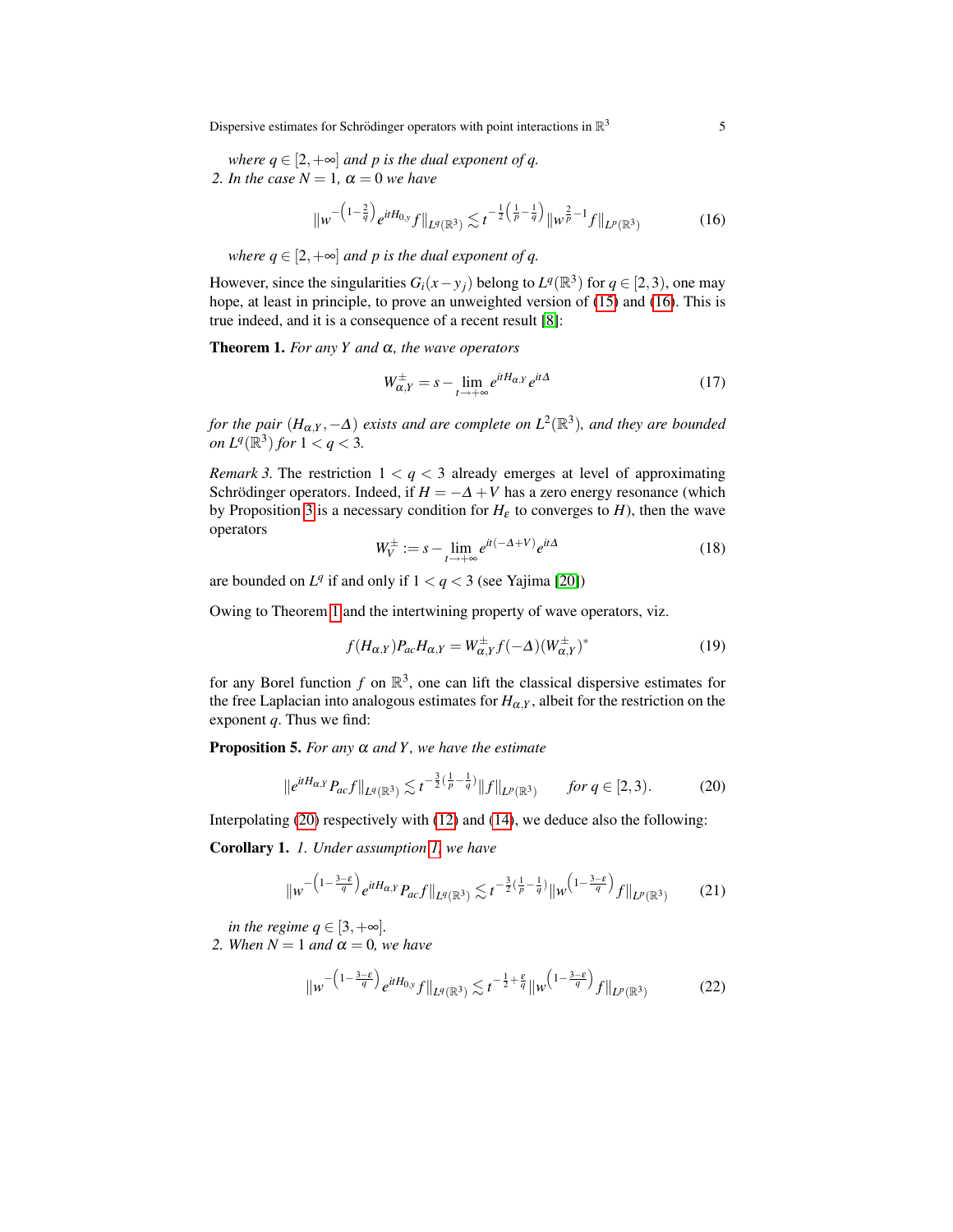*in the regime q*  $\in$  [3, + $\infty$ ].

We can see that the results in [\[8\]](#page-10-4) improves the one in [\[9\]](#page-10-7) in various ways:

- 1. In the regime  $q \in [2,3)$ , with an arbitrary number of centers, both the weights and the hypothesis [1](#page-3-1) on  $\Gamma$  are removed.
- 2. In the regime  $q \in [3, +\infty]$ , with an arbitrary number of centers and under the hypothesis [1,](#page-3-1) the weights are strengthened to be almost optimal (indeed we can not remove  $ε$  in estimate [\(21\)](#page-4-3)).
- 3. In the case  $N = 1$ ,  $\alpha = 0$  and in the regime  $q \in [2,3)$ , weights are removed and the time decay is strengthened.
- 4. In the case  $N = 1$ ,  $\alpha = 0$  and in the regime  $q \in [3, +\infty]$ , both the weights and the time decay are strengthened, and again the weights are almost optimal.

In this work we want to provide a new and simpler proof of Proposition [5](#page-4-4) in the particular case  $N = 1$ , without using any information about the wave operators.

## <span id="page-5-1"></span>3 Proof of Proposition [5,](#page-4-4) case  $N = 1$

The operators  $H_{\alpha,y_1}$  and  $H_{\alpha,y_2}$  are conjugated by translations, hence we can assume *y* = 0 and we will simply write  $H_{\alpha}$  instead of  $H_{\alpha,0}$ . We recall an useful factorization for the operator  $H_{\alpha}$  (see [\[3\]](#page-10-3)). Introducing spherical coordinates on  $\mathbb{R}^3$ , we can decompose  $L^2(\mathbb{R}^3)$  with respect to angular momenta:

$$
L^{2}(\mathbb{R}^{3}) = L^{2}(\mathbb{R}^{+}, r^{2}dr) \otimes L^{2}(S^{2})
$$
 (23)

where  $S^2$  is the unit sphere in  $\mathbb{R}^3$ . Moreover, using the unitary transformation

$$
U: L^{2}((0, +\infty), r^{2}dr) \to L^{2}(\mathbb{R}^{+}, rdr), \quad (Uf)(r) = rf(r)
$$
 (24)

and decomposing  $L^2(S^2)$  into spherical harmonics

$$
\{Y_{l,m}l \in \mathbb{N}, m = 0, \pm 1, \dots, \pm l\},\tag{25}
$$

we obtain

<span id="page-5-0"></span>
$$
L^{2}(\mathbb{R}^{3}) = \bigoplus_{l=0}^{+\infty} U^{-1}L^{2}(\mathbb{R}^{+}, r dr) \otimes \langle Y_{l,-l}, \ldots, Y_{l,l} \rangle.
$$
 (26)

With respect to this decomposition, the symmetric operator  $\tilde{H} := \tilde{H}_{\{0\}}$  writes as

$$
\tilde{H} = \bigoplus_{l=0}^{+\infty} U^{-1} h_l U \otimes 1 \tag{27}
$$

where  $h_l$ ,  $l \geq 0$  are symmetric operators on  $L^2(\mathbb{R}^+)$ , with common domain  $\mathscr{C}_0^{+\infty}(\mathbb{R}^+)$ and actions given by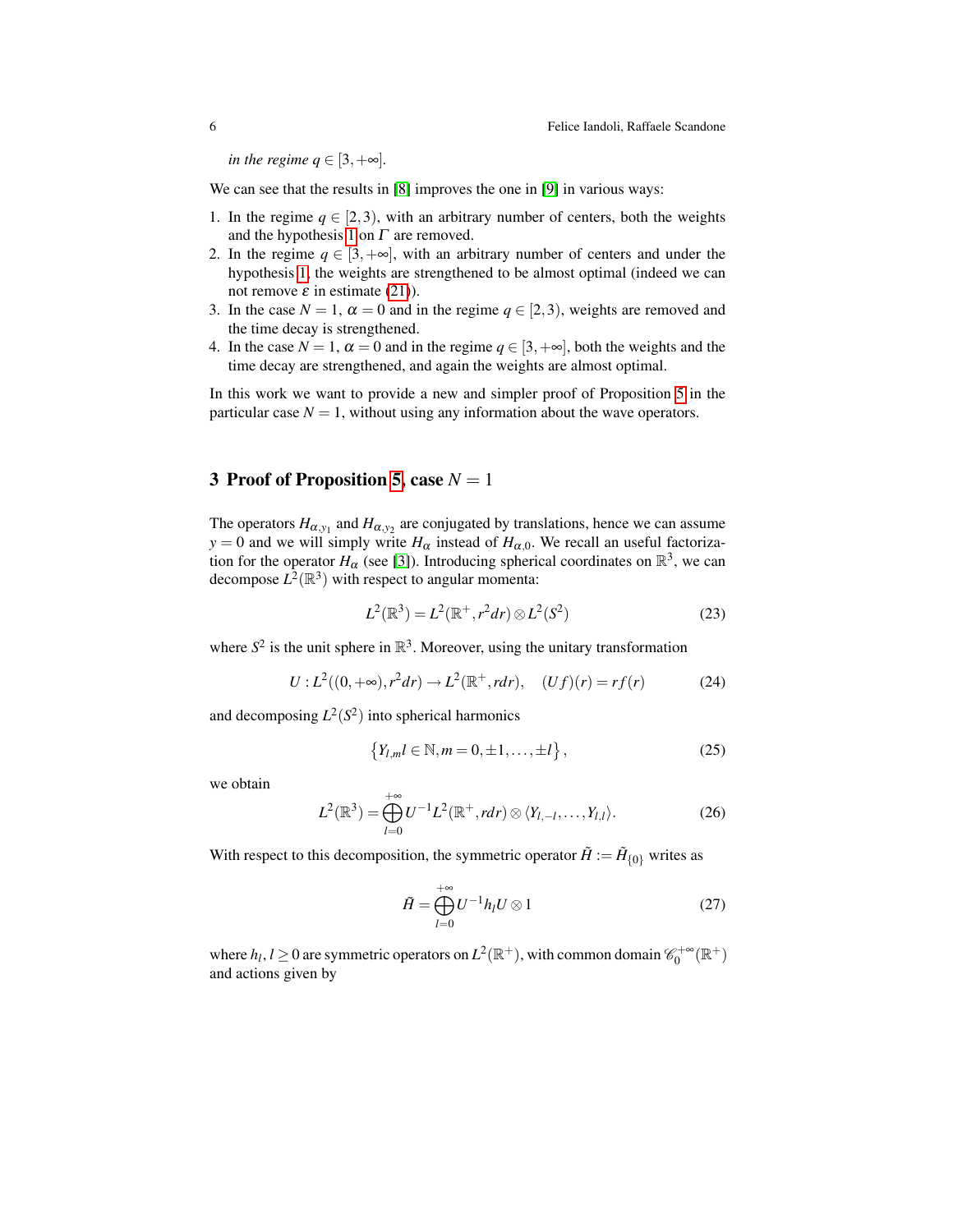Dispersive estimates for Schrödinger operators with point interactions in  $\mathbb{R}^3$ <sup>3</sup> 7

$$
h_l = -\frac{d^2}{dr^2} + \frac{l(l+1)}{r^2}, \quad r > 0.
$$
 (28)

It is well known [\[17\]](#page-11-5) that  $h_l$  are essentially self adjoint for  $l \geq 1$ , while  $h_0$  admits a one parameter family of selfadjoint extension  $\dot{h}_{0,\alpha}$  such that

<span id="page-6-0"></span>
$$
H_{\alpha} = \dot{h}_{0,\alpha} \oplus \bigoplus_{l=1}^{+\infty} U^{-1} \dot{h}_l U \otimes 1
$$
 (29)

where  $\dot{h}_l$  is the unique self adjoint extension of  $h_l$ , for  $l \geq 1$ . Identity [\(29\)](#page-6-0) tells us that  $H_\alpha$  completely diagonalizes with respect to decomposition [\(26\)](#page-5-0), and that it coincides with  $-\Delta$  after projecting out the subspace of radial functions. Hence it immediately follows

**Lemma 1.** Suppose  $f \in L^2(\mathbb{R}^3)$  is orthogonal to the subspace of radial functions. *Then*

<span id="page-6-2"></span><span id="page-6-1"></span>
$$
e^{itH_{\alpha}}f = e^{-it\Delta}f\tag{30}
$$

Lemma [1](#page-6-1) has an important Corollary, which considerably simplifyes our proof:

**Corollary 2.** In the proof of Proposition [5](#page-4-4) (in the special case  $N = 1$ ) we can sup*pose f to be radial.*

*Proof.* Suppose [\(20\)](#page-4-2) to be true for radial functions. Given a generic  $f \in L^2(\mathbb{R}^3)$ , we can decompose it as  $f_1 + f_2$ , where

$$
f_1 := \frac{4\pi}{|y|^2} \int_{S_y} f(r, \omega) d\mathcal{H}^2(\omega)
$$
 (31)

is the orthogonal projection onto  $L<sub>rad</sub><sup>2</sup>(\mathbb{R}<sup>3</sup>)$ . By Lemma [1,](#page-6-1) we get

$$
e^{itH_{\alpha}}f = e^{itH_{\alpha}}f_1 + e^{-it\Delta}f_2.
$$
\n(32)

By hypothesis and using the dispersive estimates for the free Laplacian, we deduce

$$
||e^{itH_{\alpha}}f||_{L^{q}} \leq t^{\frac{3}{2}\left(\frac{1}{p}-\frac{1}{q}\right)}(||f_{1}||_{L^{p}}+||f_{2}||_{L^{p}}).
$$
\n(33)

Now, using Hölder inequality, we get

$$
||f_1||_{L^p}^p \le \int_0^{+\infty} r^{2-2p} \left( \int_{S_r} |f(r, \omega)| d\mathcal{H}^2(\omega) \right)^p dr
$$
  

$$
\le \int_0^{+\infty} r^{2-2p+\frac{2p}{q}} \int_{S_r} |f(r, \omega)|^p d\mathcal{H}^2(\omega) dr =
$$
  

$$
\int_0^{+\infty} \int_{S_r} ||f(r, \omega)| d\mathcal{H}^2(\omega)|^p = ||f||_{L^p}^p
$$

and consequently

$$
||f_2||_{L^p} \le ||f||_{L^p} + ||f_1||_{L^p} \lesssim ||f||_{L^p}
$$
\n(34)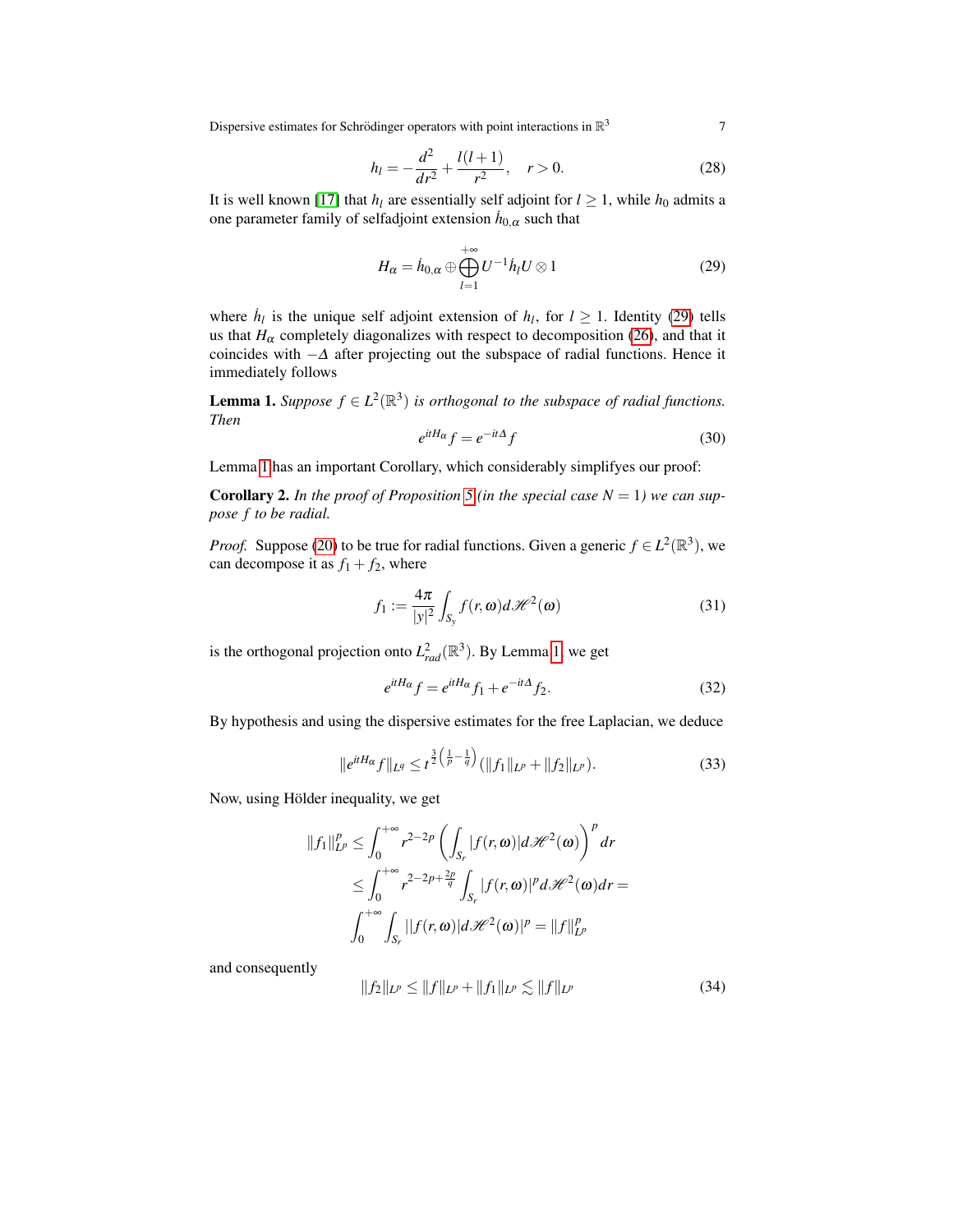which concludes the proof.

Now we are in turn to prove our main result. As mentioned before, in the case  $N = 1$ , the propagator associated to  $H_{\alpha}$  is explicitly known. In particular, Scarlatti and Teta [\[18\]](#page-11-3) have proved the following characterization:

$$
e^{itH_{\alpha}}f = \begin{cases} e^{-it\Delta}f + \lim_{R \to \infty} M_R f & \text{if } \alpha = 0\\ e^{itH_0}f + \lim_{R \to \infty} M_{\alpha,R}f & \text{if } \alpha > 0\\ e^{itH_0}f + \lim_{R \to \infty} \widetilde{M}_{\alpha,R}f & \text{if } \alpha < 0 \end{cases}
$$
(35)

where the limit is taken in the  $L^2$  sense and

$$
M_R f(x) := (4\pi i t)^{-1/2} \frac{1}{4\pi |x|} \int_{B_R} \frac{\widetilde{f}(|y|)}{|y|} e^{-i\frac{(|x|+|y|)^2}{4t}} dy,
$$
 (36)

$$
M_{\alpha,R}f(x) := -(4\pi it)^{-1/2} \frac{\alpha}{|x|} \int_{\mathbb{R}^3} \frac{f(y)}{|y|} \int_0^{+\infty} e^{-4\pi\alpha s} e^{-i\frac{(|x|+|y|+s)^2}{4t}} ds dy,
$$
 (37)

<span id="page-7-3"></span>
$$
\widetilde{M}_{\alpha,R}f(x) := \left(-\psi_{\alpha}(x)\int_{B_R}\psi_{\alpha}(y)f(y)e^{it(4\pi\alpha)^2}dy -\frac{\alpha}{|x|}(it\pi)^{-1/2}\int_{B_R}\frac{f(y)}{|y|}\int_0^{+\infty}e^{4\pi\alpha s}\exp\left(-\frac{(u-|x|-|y|)^2}{4it}\right)dsdy\right),
$$
\n(38)

and  $\psi_{\alpha}(x) = \sqrt{-2\alpha} \frac{e^{4\pi\alpha|x|}}{|x|}$  $\frac{d\mathbf{x} + \mathbf{x}}{|\mathbf{x}|}$  is the normalized eigenfunction associated to the negative eigenvalue  $-(4\pi\alpha)^2$  for  $\alpha < 0$ . We are going to show that the following estimates hold uniformly in  $R > 0$ :

<span id="page-7-0"></span>
$$
||M_R f||_{L^q} \lesssim t^{-\frac{3}{2}(\frac{1}{p} - \frac{1}{q})} ||f||_{L^p},
$$
\n(39)

<span id="page-7-1"></span>
$$
||M_{\alpha,R}f||_{L^{q}} \lesssim t^{-\frac{3}{2}(\frac{1}{p}-\frac{1}{q})}||f||_{L^{p}},
$$
\n(40)

<span id="page-7-2"></span>
$$
\|\widetilde{M}_{\alpha,R}P_{ac}f\|_{L^q}\lesssim t^{-\frac{3}{2}(\frac{1}{p}-\frac{1}{q})}\|f\|_{L^p}.\tag{41}
$$

The latter inequalities are clearly sufficient to prove Proposition [5](#page-4-4) in the special case  $N = 1$ . Let us start by proving inequality [\(39\)](#page-7-0). Thanks to Corollary [2](#page-6-2) we can suppose  $f(y) = \tilde{f}(|y|)$  for some  $\tilde{f} : \mathbb{R} \to \mathbb{R}$ . Using spherical coordinates in both variables *x* and *y* we get

$$
||M_R f||_{L^q} \lesssim t^{-1/2} \left[ \int_0^{+\infty} r^{2-q} \left| \int_0^R \exp\left(-i\frac{\rho r}{2t} - i\frac{\rho^2}{4t}\right) \rho \widetilde{f}(\rho) d\rho \right|^q dr \right]^{1/q}.
$$
 (42)

Setting

$$
h(\rho) := \begin{cases} e^{-i\rho^2/4t} \rho \widetilde{f}(\rho) & 0 \le \rho \le R \\ 0 & \rho \in \mathbb{R} \setminus [0, R] \end{cases}
$$
(43)

the latter expression becomes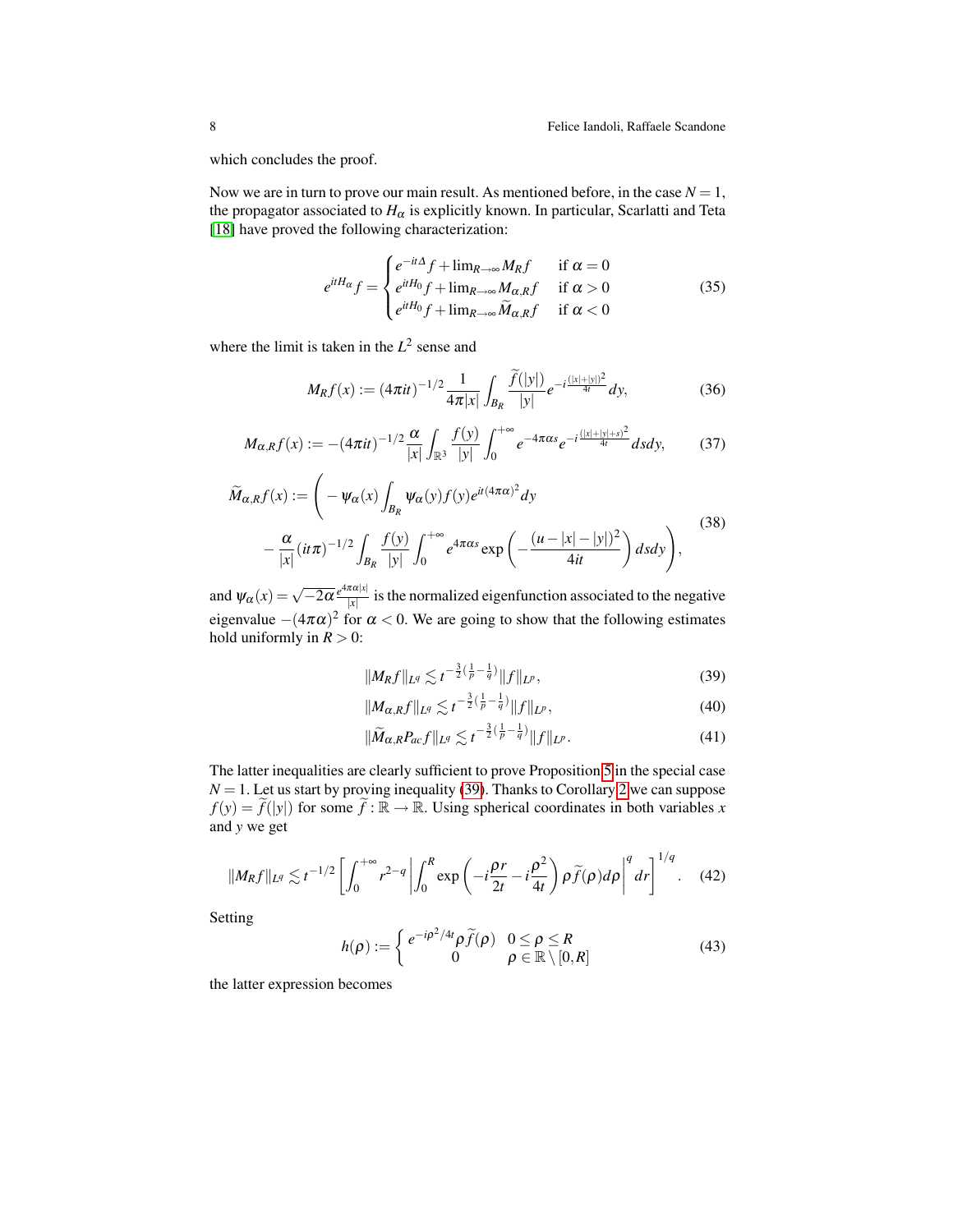Dispersive estimates for Schrödinger operators with point interactions in  $\mathbb{R}^3$ <sup>3</sup> 9

$$
t^{-1/2} \left[ \int_0^{+\infty} r^{2-q} \left| \widehat{h} \left( \frac{r}{2t} \right) \right|^q dr \right]^{1/q}, \tag{44}
$$

which is equal to

$$
t^{-\frac{3}{2}(\frac{1}{p}-\frac{1}{q})}\left[\int_0^{+\infty}r^{2-q}|\widehat{h}(r)|^qdr\right]^{1/q}.\tag{45}
$$

At this point we are ready to use a classical weighted Fourier transform norm inequality, also known in literature as Pitt's inequality. We state here the original theorem proved by Pitt in 1937 [\[16\]](#page-11-6):

**Theorem 2.** *[Pitt's theorem] Let*  $1 < \gamma \leq \eta < \infty$ , choose  $0 < b < \frac{1}{\gamma}$  with  $\frac{1}{\gamma} + \frac{1}{\gamma} = 1$ , γ γ *set*  $\beta = 1 - \frac{1}{\gamma} - \frac{1}{\eta} - b < 0$  *and define*  $v(x) = |x|^{b\gamma}$  *for all*  $x \in \mathbb{R}$ *. There is a constant C* > 0 *such that*

$$
\left(\int_{\mathbb{R}}|\widehat{f}(\xi)|^{\eta}|\xi|^{\beta\eta}d\xi\right)^{1/\eta}\leq C\left(\int_{\mathbb{R}}|f(x)|^{\gamma}|x|^{b\gamma}dx\right)^{1/\gamma},\tag{46}
$$

*for all*  $f \in L^{\gamma}_v(\mathbb{R})$ *.* 

Since  $q < 3$  we may use this Theorem in the case  $\eta = q$ ,  $\gamma = p$ ,  $\beta = \frac{2-q}{q}$  and  $b = \frac{2-p}{p}$ obtaining

$$
t^{-\frac{3}{2}(\frac{1}{p}-\frac{1}{q})}\left[\int_0^{+\infty}r^{2-q}|\widehat{h}(r)|^qdr\right]^{1/q}\lesssim t^{-\frac{3}{2}(\frac{1}{p}-\frac{1}{q})}\left[\int_0^{+\infty}|h(r)|^pr^{2-p}dr\right]^{1/p},\quad(47)
$$

which essentially is the desired estimate, indeed

$$
\left[\int_0^{+\infty} |h(r)|^p r^{2-p} dr\right]^{1/p} = \|f\|_{L^p}.
$$
 (48)

This concludes the proof of [\(39\)](#page-7-0), which, together with the standard dispersive estimates for the free Laplacian, implies the dispersive estimates for the semigroup  ${e^{itH_0}}_{t>0}.$ 

Let us turn in to proving [\(40\)](#page-7-1). Since  $q < 3$  the function  $1/|y|$  belongs to  $L^q(B_R)$ , hence we can exchange the order of integration and use Minkowski inequality

$$
||M_R f||_{L^q} \lesssim
$$
  
\n
$$
\lesssim t^{-1/2} \int_0^{+\infty} \left\| \int_{B_R} \frac{1}{|x|} \exp\left( -4\pi\alpha s - i \frac{(|x| + |y| + s)^2}{4t} \right) \frac{\widetilde{f}(y)}{|y|} dy \right\|_{L^q} ds
$$
  
\n
$$
= t^{-1/2} \int_0^{+\infty} e^{-4\pi\alpha s} \left\| \int_{B_R} \frac{1}{|x|} \exp\left( -i \frac{|y|^2}{4t} - i \frac{|x||y|}{2t} - i \frac{s|y|}{2t} \right) \frac{f(y)}{|y|} dy \right\|_{L^q} ds,
$$
\n(49)

which, as before, in spherical coordinates is bounded, up to constants, by

<span id="page-8-0"></span>
$$
t^{-1/2} \int_0^{+\infty} e^{-4\pi\alpha s} \left( \int_0^{+\infty} r^{2-q} \left| \int_0^R e^{-i\frac{r\rho}{2t}} h_s(\rho)(\rho) d\rho \right|^q dr \right) ds, \tag{50}
$$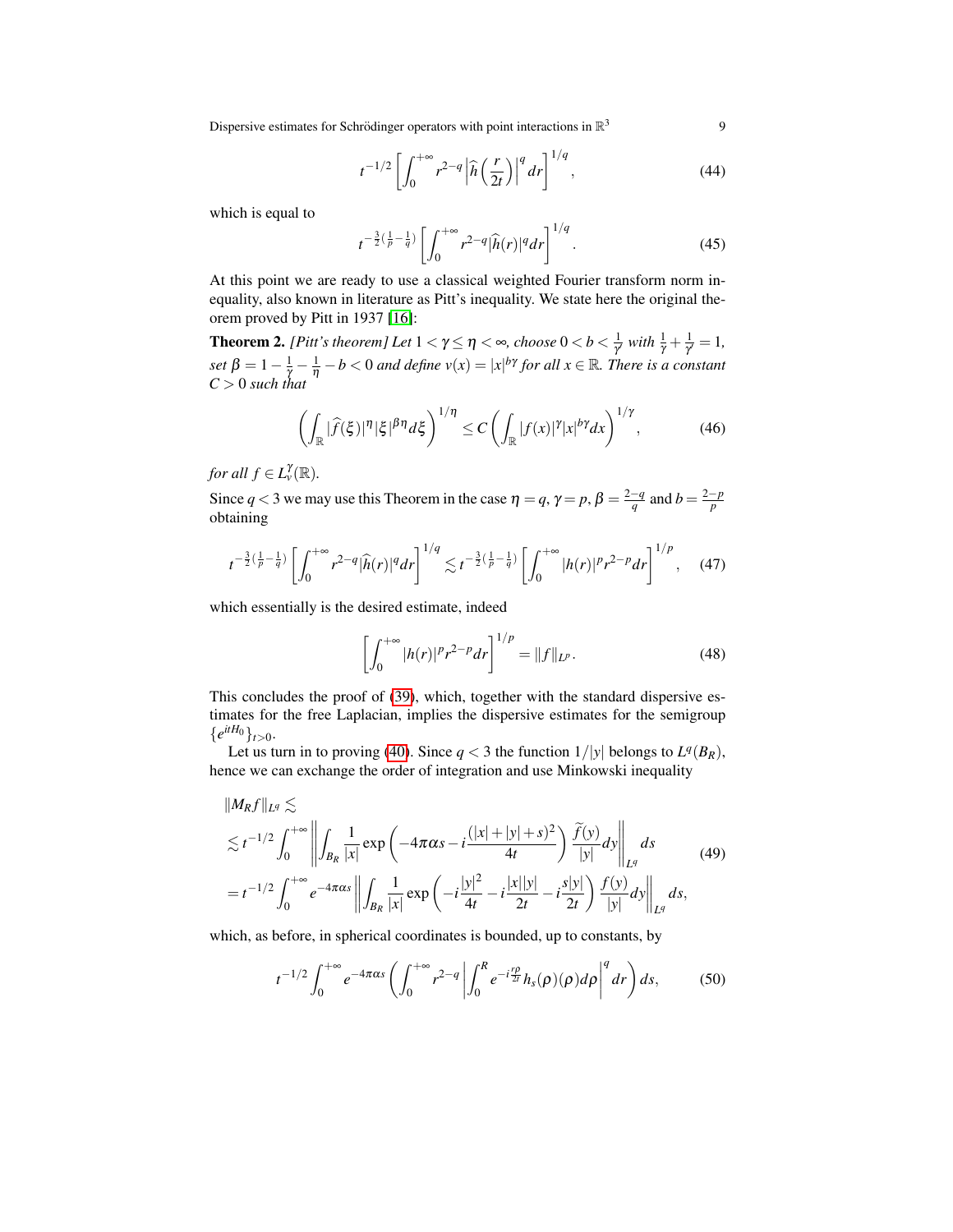10 **Felice Iandoli, Raffaele Scandone** 

where

$$
h_s(\rho) := \begin{cases} \exp\left(-i\frac{\rho^2}{4t} - i\frac{s\rho}{2t}\right)\rho \widetilde{f}(\rho) & 0 \le \rho \le R \\ 0 & \rho \in \mathbb{R} \setminus [0,R] \end{cases} \tag{51}
$$

The quantity [\(50\)](#page-8-0) is nothing but

$$
t^{-1/2} \int_0^{+\infty} e^{-4\pi\alpha s} \left( \int_0^{+\infty} r^{2-q} \left| \widehat{h}_s \left( \frac{r}{2t} \right) \right|^q dr \right)^{1/q} ds, \tag{52}
$$

which, arguing as before, is bounded by  $t^{-\frac{3}{2}(\frac{1}{p}-\frac{1}{q})} \|f\|_{L^p}$ . This concludes the proof of [\(40\)](#page-7-1).

The proof of [\(41\)](#page-7-2) is very similar, indeed after projecting *f* onto the the absolutely continuous spectrum of  $H_{\alpha}$ , the first summand in the right hand side of [\(38\)](#page-7-3) disappears and hence the remaining part can be treated exactly in the same way as done in the proof of [\(40\)](#page-7-1).

## 4 Conclusions

The proof given in section [3](#page-5-1) is quite direct and does not use any deep results from scattering theory for the perturbed Hamiltonian  $H_{\alpha}$ , Nevertheless, it is worth noticing that the proof of Pitt's inequality, the main tool of our argument, requires some technical results from harmonic analysis such as Muckenhaupt estimates ([\[10\]](#page-10-9) [\[15\]](#page-11-7)), which play an essential role also in the proof of the  $L^p$  boundedness of the wave operators  $W^{\pm}$  given in [\[8\]](#page-10-4). The main advantage of our approach is that, owing to more general weighted Fourier inequalities (see for instance [\[4\]](#page-10-10), [\[13\]](#page-11-8)) rather than Pitt's inequality (in which the weights are forced to be pure powers), it can potentially be adapted to prove optimal  $L^p - L^q$  estimates also in the regime  $q \geq 3$ . In particular, we conjecture the following result:

*Conjecture 1.* Fix  $q \in [3, +\infty]$ , and let  $w_q(x)$  a weight such that  $w(x) \equiv 1$  outside a ball centered at the origin and  $w_q^{-1}G_i \in L^q(\mathbb{R}^3)$ . Then for every  $\alpha \neq 0$  and  $y \in \mathbb{R}^3$ , the following estimates holds:

<span id="page-9-0"></span>
$$
\|w_q(\cdot - y)^{-1} e^{itH_{\alpha,y}} P_{ac} f\|_{L^q(\mathbb{R}^3)} \lesssim t^{-\frac{3}{2}\left(\frac{1}{p} - \frac{1}{q}\right)} \|w_q(\cdot - y)f\|_{L^p(\mathbb{R}^3)}.
$$
 (53)

When  $\alpha = 0$ , a similar estimates holds but with a slower time decay:

$$
||w_q(\cdot - y)^{-1} e^{itH_{\alpha,y}} f||_{L^q(\mathbb{R}^3)} \lesssim t^{-\frac{1}{2}} ||w_q(\cdot - y)f||_{L^p(\mathbb{R}^3)}.
$$
 (54)

*Remark 4.* Conjecture [1](#page-9-0) is motivated by the natural principle for which removing the local singularity is enough to get dispersive estimates, and it would improve the result in Corollary [1.](#page-4-5) For example when  $q = 3$  we expect that a logarithmic weight would suffice, while in estimates [\(21\)](#page-4-3) and [\(22\)](#page-4-6) there appear polynomial weights.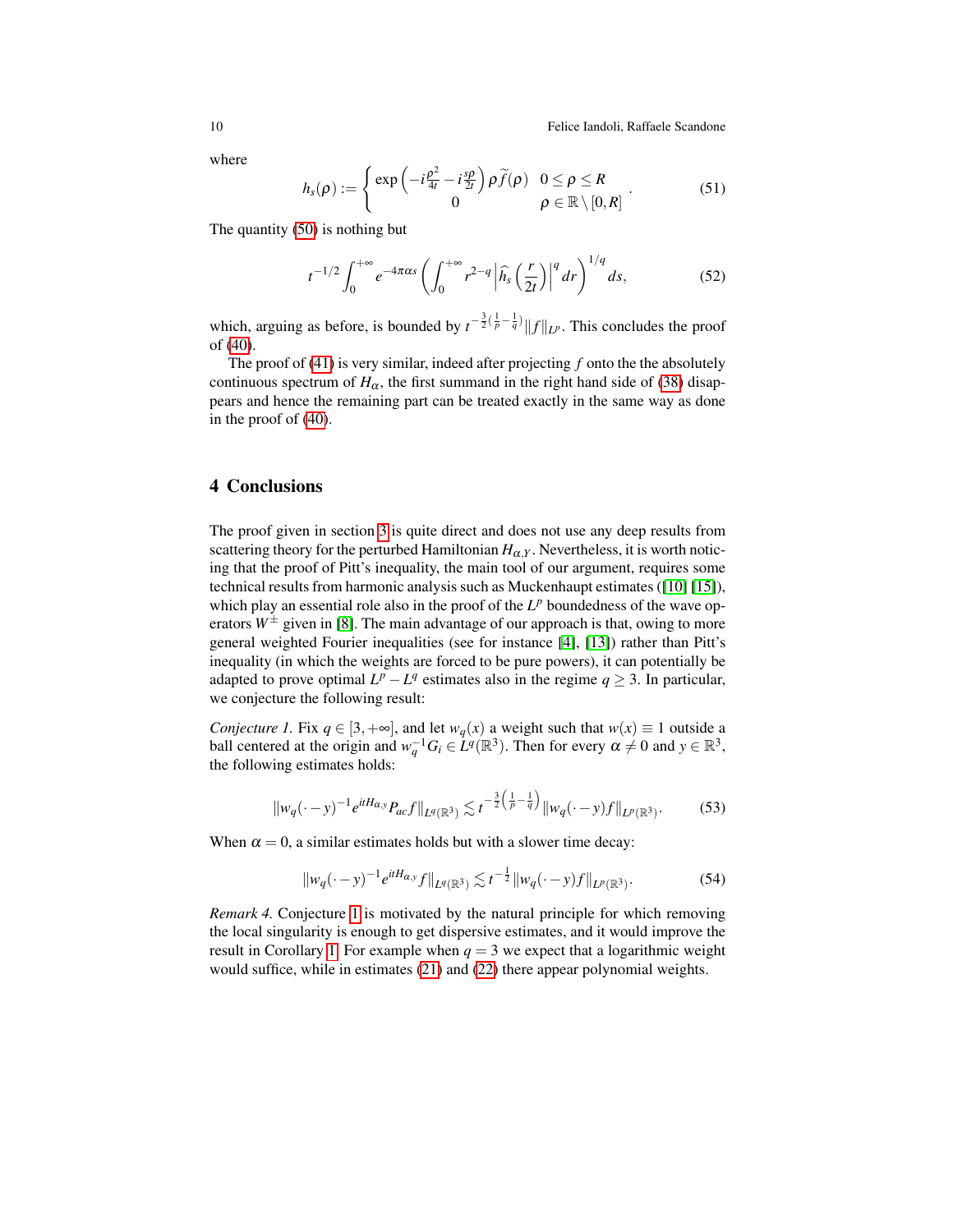An alternative conjecture can be expressed in term of weighted Lorentz space, in which context there are other generalizations of Pitt's inequality (see for instance [\[19\]](#page-11-9)):

*Conjecture 2.* Given  $q \in [3, +\infty]$ , define the weight

$$
w_q := 1 + |x|^{\frac{3}{q}-1}
$$

Then for every  $\alpha \neq 0$  and  $y \in \mathbb{R}^3$ , the following estimates holds:

<span id="page-10-11"></span>
$$
\left\|w_q(\cdot - y)^{-1}e^{itH_{\alpha,y}}P_{ac}f\right\|_{L^{q,\infty}(\mathbb{R}^3)} \lesssim t^{-\frac{3}{2}\left(\frac{1}{p} - \frac{1}{q}\right)}\left\|w_q(\cdot - y)f\right\|_{L^{p,1}(\mathbb{R}^3)}.
$$
 (55)

When  $\alpha = 0$ , a similar estimates holds but with a slower time decay:

<span id="page-10-12"></span>
$$
\left\|w_q(\cdot - y)^{-1} e^{itH_{\alpha,y}} f\right\|_{L^{q,\infty}(\mathbb{R}^3)} \lesssim t^{-\frac{1}{2}} \left\|w_q(\cdot - y) f\right\|_{L^{p,1}(\mathbb{R}^3)}.
$$
 (56)

*Remark 5.* The function  $w_q^{-1}G_i$  belongs to  $L^{q,\infty}(\mathbb{R}^3)$ , hence the plausibility of the conjecture. Observe moreover that it would be enough to prove [\(55\)](#page-10-11) and [\(56\)](#page-10-12) when *q* = 3, the general case following by interpolation with  $q = \infty$ , in which case we recover the weighted  $L^1 - L^\infty$  estimates [\(12\)](#page-3-0) and [\(14\)](#page-3-2) proved in [\[9\]](#page-10-7).

### References

- <span id="page-10-8"></span>1. Albeverio, S., Brzezniak, Z., Dabrowski, L.: Fundamental solution of the heat ´ and Schrödinger equations with point interaction. J. Funct. Anal. (1995) doi: 10.1006/jfan.1995.1068
- <span id="page-10-0"></span>2. Albeverio, S., Fenstad, J. E., Høegh-Krohn, R.: Singular perturbations and nonstandard analysis. Trans. Amer. Math. Soc. (1979), doi: 10.2307/1998089
- <span id="page-10-3"></span>3. Albeverio, S., Gesztesy, F., Høegh-Khron, R., Holden, H.: Solvable methods in Quantum Mechanics. Texts and Monographs in Physics, Springer-Verlag, New York (1988)
- <span id="page-10-10"></span>4. Benedetto, J.J., Heinig, H.P.: Weighted Fourier inequalities: new proofs and generalizations. J. Fourier Anal. Appl. 9, 137 (2003)
- <span id="page-10-5"></span>5. Bethe, H., Peierls, R.: Quantum Theory of the Diplon. Proceedings of the Royal Society of London. Series A, Mathematical and Physical Sciences. 148, 146–156 (1935)
- <span id="page-10-6"></span>6. - The Scattering of Neutrons by Protons. Proceedings of the Royal Society of London. Series A, Mathematical and Physical Sciences. 149, 176–183 (1935)
- <span id="page-10-2"></span>7. Dabrowsky, L., Grosse, H.: On nonlocal point interactions in one, two and three dimensions. J. Math. Phys. 26, 2777–2780 (1985)
- <span id="page-10-4"></span>8. Dell'Antonio, G., Michelangeli, A., Scandone, R., Yajima, K.: The L<sup>p</sup>-boundedness of wave operators for the three-dimensional multi-center point interaction. PREPRINT SISSA 70/2016/MATE
- <span id="page-10-7"></span>9. D'Ancona, P., Pierfelice, V. and Teta, A.: Dispersive estimate for the Schrödinger equation with point interactions. Math. Meth. Appl. Sci. (2006) doi:10.1002/mma.682
- <span id="page-10-9"></span>10. Grafakos, L.: Classical Fourier analysis. Graduate Texts in Mathematics, vol. 249, Springer, New York, third ed. (2014)
- <span id="page-10-1"></span>11. Grossmann, A., Høegh-Krohn, R., Mebkhout, M.: A class of explicitly soluble, local, manycenter Hamiltonians for one-particle quantum mechanics in two and three dimensions. I. J. Math. Phys. (1980) doi: http://dx.doi.org/10.1063/1.524694